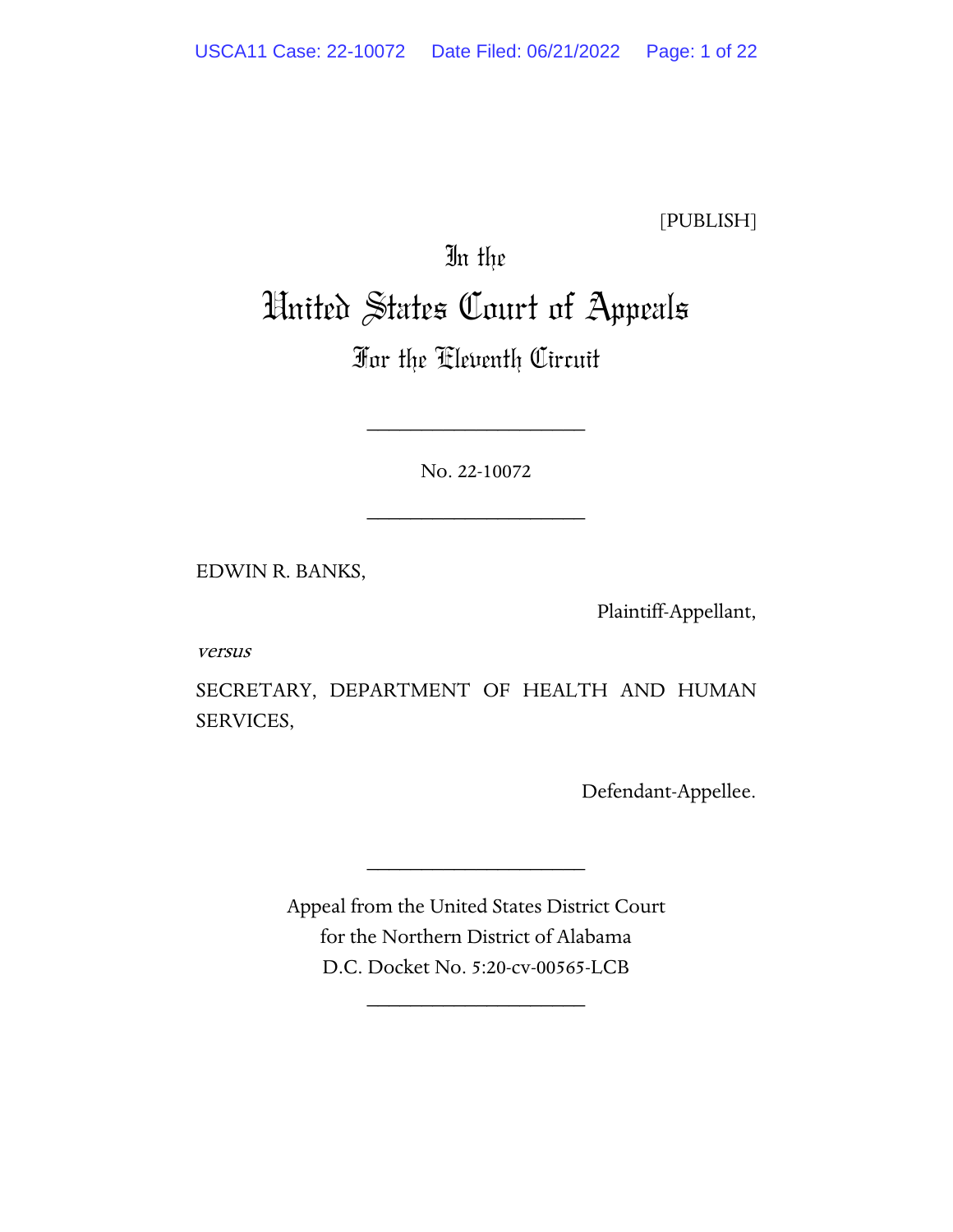Before NEWSOM, MARCUS, Circuit Judges, and MIDDLEBROOKS,[\\*](#page-1-0) District Judge.

NEWSOM, Circuit Judge:

In this appeal, we must decide whether Edwin Banks has standing to challenge a denial of Medicare coverage where the costs of his treatment were imposed not on him, but rather on a third-party supplier. The district court determined that Banks hadn't suffered an injury in fact and accordingly dismissed his case for want of jurisdiction. We agree and affirm.

## I

## A

Banks is a 77-year-old Medicare beneficiary from Madison, Alabama. In 2009, he was diagnosed with glioblastoma multiforme (GBM), an aggressive form of brain cancer. Without treatment, GBM patients typically don't survive longer than three months. And even with traditional forms of treatment, the five-year survival rate is only 5%.

 Banks, however, has defied the odds. Shortly after his diagnosis, he underwent surgery and chemotherapy. That helped for a time, but unfortunately, Banks's cancer progressed. In 2013, Banks's doctors prescribed him Optune, a groundbreaking medical

<span id="page-1-0"></span><sup>\*</sup> Honorable Donald M. Middlebrooks, United States District Judge for the Southern District of Florida, sitting by designation.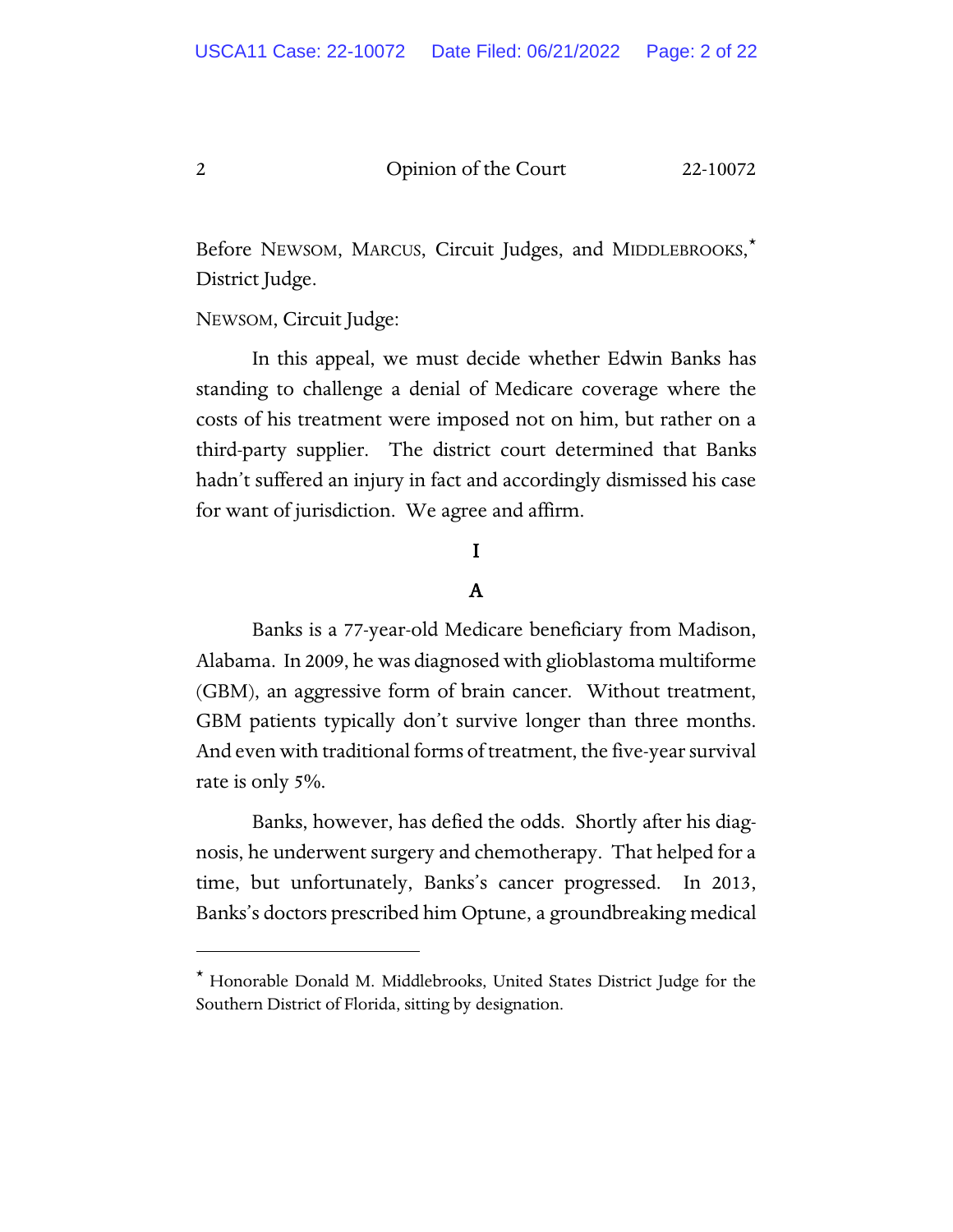technology that had recently received FDA approval for treating recurrent GBM. Optune is a portable, wearable device that delivers tumor treating field therapy (TTFT) to inhibit cancer-cell replication. A company called Novocure is the sole supplier of the Optune device, which is rented by patients on a monthly basis.

TTFT seems to have worked wonders for Banks. Despite the grim prospects, his condition stabilized, and he has not experienced a further tumor recurrence since beginning the treatment. Banks relied on TTFT through 2019, at which point he "elected to take a break" from the therapy because he had developed an allergy to an adhesive gel used to secure the Optune device. He intends to resume TTFT "if his condition changes" in the future—that is, if his tumor progresses. Happily, that hasn't happened in the three years since Banks stopped the treatment.

#### B

Because Banks is a Medicare Part B beneficiary, he and Novocure asked Medicare to cover his TTFT from January 2018 through January 2019. As we will explain, some of Banks's claims were approved, and others were denied. But importantly, Banks wasn't held liable for any of the claims—Novocure was. Before we get ahead of ourselves, though, some legal background is in order.

Medicare Part B is a supplemental insurance program "for aged and disabled individuals who elect to enroll" in it. 42 U.S.C. § 1395j. The voluntary program is administered by the Secretary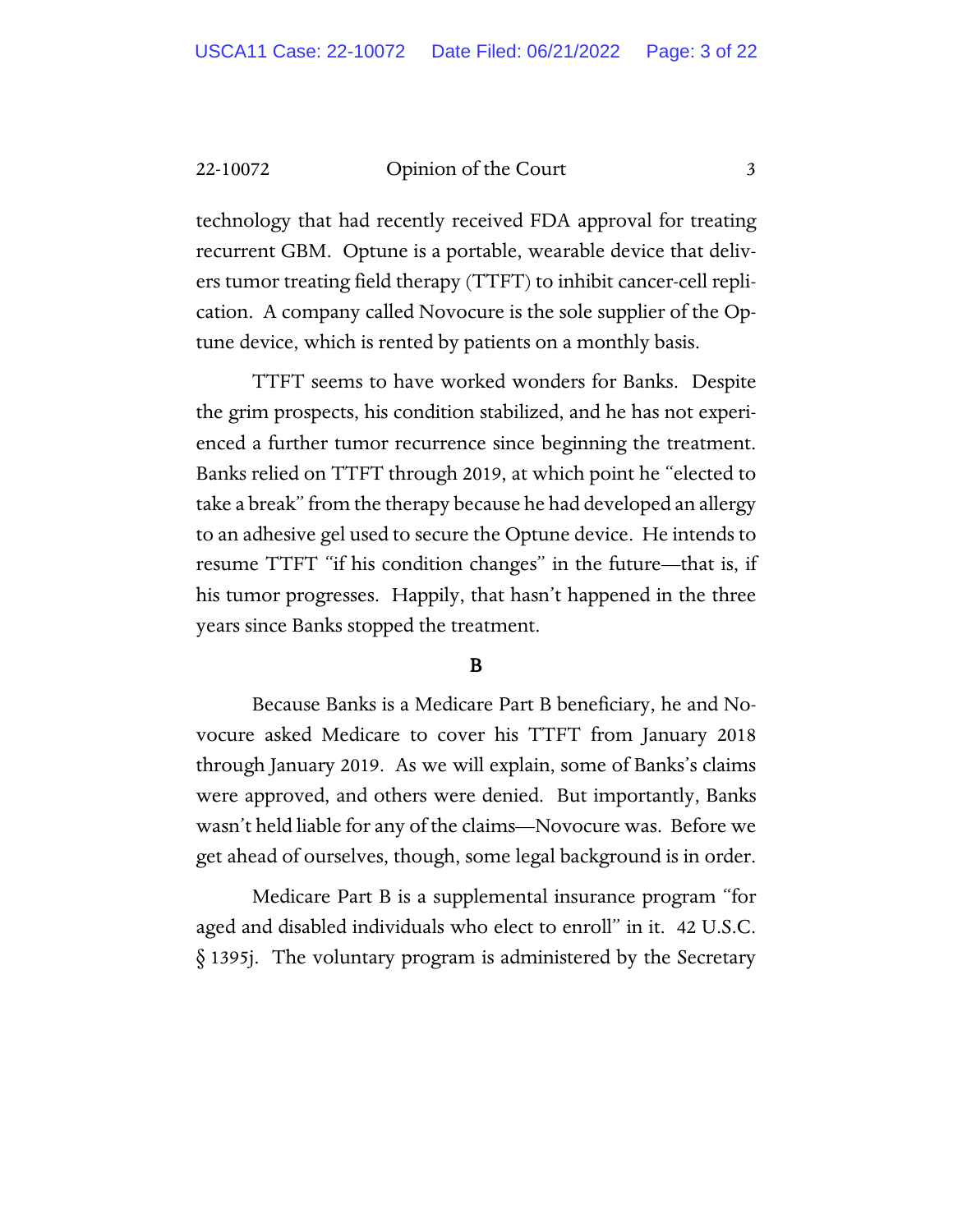of Health and Human Services through the Centers for Medicare and Medicaid Services (CMS). *Id.* § 1395kk.

Part B enrollees pay monthly premiums in exchange for certain types of healthcare coverage. Id.  $\S$ § 1395k(a), 1395q(b)(2), (d). Although Part B typically covers "durable medical equipment" like Optune, see id. §§ 1395k(a)(1), 1395x(n), (s)(6), it excludes coverage for services that "are not reasonable and necessary for the diagnosis or treatment of illness or injury or to improve the functioning of a malformed body member," id.  $\S$  1395y(a)(1)(A).

There is no hard-and-fast rule for determining whether a particular medical service is "reasonable and necessary." Congress has instead delegated that decision to the Secretary's discretion. See Heckler v. Ringer, 466 U.S. 602, 617 (1984). For his part, the Secretary has defined "reasonable and necessary" to mean (1) "[s]afe and effective," (2) "[n]ot experimental or investigational," and (3) "[a]ppropriate" in light of the prevailing "standards of medical practice" and "the patient's medical needs and condition." Medicare Program Integrity Manual, CMS Pub. 100-08, ch. 13, § 13.5.4. Applying that standard often entails case-by-case adjudication. See Almy v. Sebelius, 679 F.3d 297, 300 (4th Cir. 2012). But the Medicare Act establishes certain ways for the Secretary "to extend coverage determinations to specific courses of treatment." Prosser v. Becerra, 2 F.4th 708, 711 (7th Cir. 2021). "These so-called local coverage determinations (often shorthanded as LCDs) and national coverage determinations guide the individual claims decisions made by CMS." *Id.*; see also 42 U.S.C.  $\S$  1395ff(f)(1)–(2).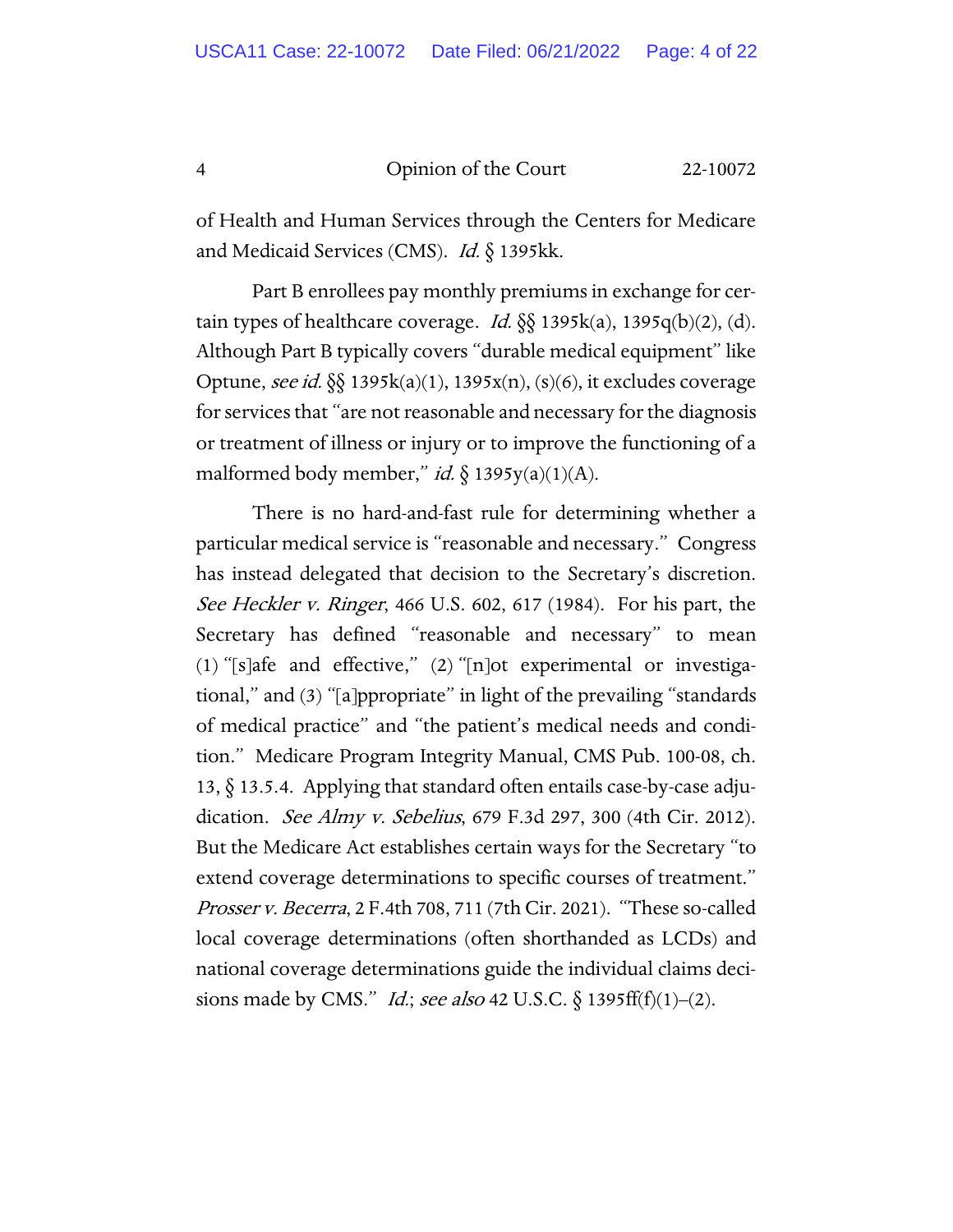Whether or not an LCD is in place, the Medicare claims-review process proceeds in six steps. First, the beneficiary submits his claim to a local contractor for an "initial determination." See 42 U.S.C. § 1395ff(a); 42 C.F.R. § 405.920. Second, if the beneficiary is dissatisfied with the initial determination, he may request a "redetermination" by the contractor. See 42 U.S.C.  $\S$  1395ff(a)(3); 42 C.F.R. § 405.940. Third, the beneficiary can appeal his claim to a "qualified independent contractor" for further review—known as a "reconsideration." See 42 U.S.C. § 1395ff(c); 42 C.F.R. § 405.960. From this stage forward, an LCD is no longer binding, even if it remains persuasive. See 42 U.S.C.  $\S$  1395ff(c)(3)(B)(ii)(II); 42 C.F.R. §§ 405.976(b)(3), 405.1062. In addition, when the propriety of the claim turns on "whether an item or service is reasonable and necessary for the . . . treatment of illness," the qualified independent contractor's review "shall include consideration of the facts and circumstances . . . by a panel of physicians or other appropriate health care professionals." 42 U.S.C. § 1395ff(c)(3)(B)(i). Fourth, the Medicare beneficiary may request a hearing regarding a denied claim from an administrative law judge (ALJ), who must issue a decision within 90 days. See id.  $\S$  1395ff(b)(1)(A), (d)(1); 42 C.F.R.  $\delta$  405.1000(a). *Fifth*, the beneficiary can appeal an unfavorable ALJ decision to the Medicare Appeals Council (MAC). See 42 U.S.C.  $\S$  1395ff(d)(2); 42 C.F.R.  $\S$  405.1100(a). And *sixth*, if the beneficiary is still unsatisfied with the result—or if the MAC doesn't act in a timely manner—he can seek judicial review in federal court. See 42 U.S.C. §§ 405(g), 1395ff(b)(1)(A), (d)(3)(B).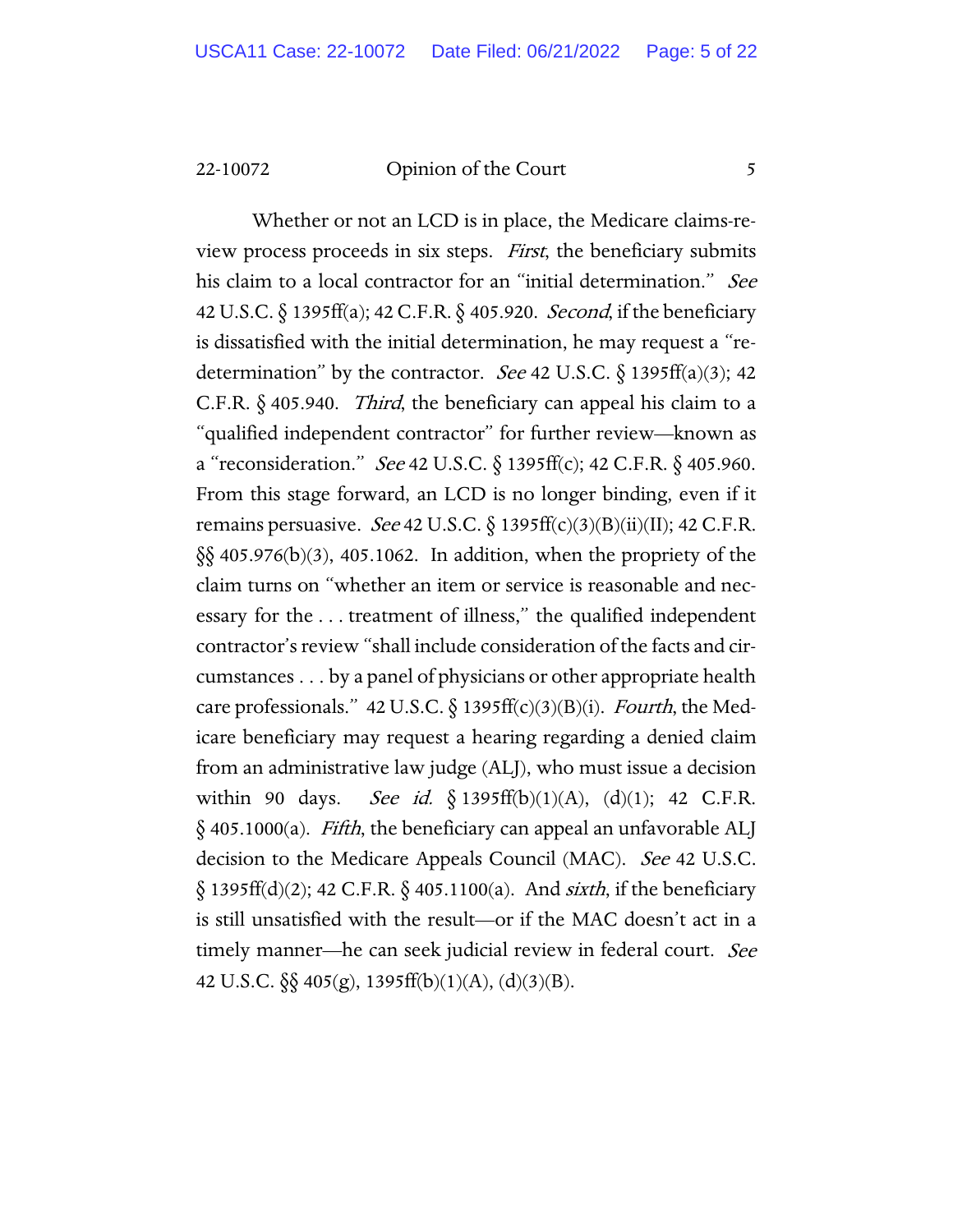Taking stock: A multi-level review process helps to ensure that Medicare beneficiaries receive coverage for medically reasonable and necessary treatment. But "[e]ven when a benefits claim is denied at any level of the appeals process, the beneficiary is not necessarily stuck paying a medical bill." Prosser, 2 F.4th at 711. The Medicare Act contains a handful of measures that serve to protect patients from liability. The most important for our purposes is the one contained in 42 U.S.C.  $\S$  1395pp—a provision that the parties have called the "Medicare mulligan."[1](#page-5-0)

Here's how § 1395pp works. Recall that Medicare normally won't pay for "items and services" that "are not reasonable and necessary for the diagnosis or treatment of illness or injury." 42 U.S.C.  $\S$  1395y(a)(1)(A). Nevertheless, if "both" the Medicare beneficiary and the supplier "did not know, and could not reasonably have been expected to know, that payment would not be made for such items or services," then Medicare will foot the bill. *Id.* § 1395pp(a). Alternatively, if the supplier knew that coverage would be denied but the beneficiary didn't, then the Secretary will indemnify the beneficiary and impose the costs on the supplier. Id. § 1395pp(b); *see also* 42 C.F.R. § 411.402. Either way, § 1395pp provides a one-time allowance—a "mulligan" if you will. Following the mulligan, the Secretary "shall notify" the beneficiary explaining

<span id="page-5-0"></span><sup>1</sup> For those who have never had the misfortune of shanking a drive into the woods, a "mulligan" is a golf term that refers to a player being permitted to replay a stroke without penalty. It's a freebie of sorts—traditionally permitted only on the first tee.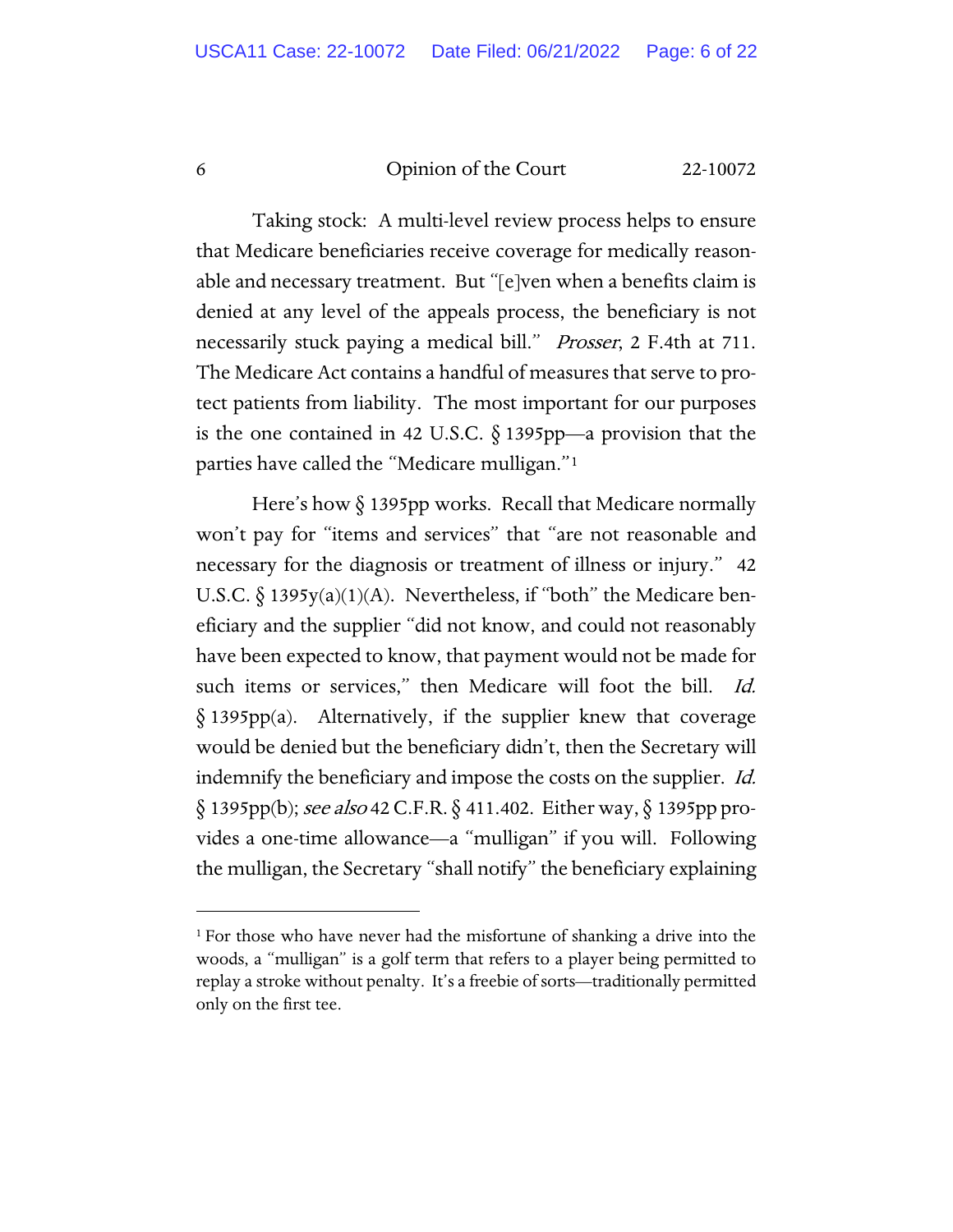why payment or indemnification was made, "and in the case of comparable situations arising thereafter," the beneficiary "shall, by reason of such notice . . . be deemed to have knowledge that payment cannot be made for such items or services or reasonably comparable items or services." 42 U.S.C. § 1395pp(a), (b).

#### C

With the legal landscape in view, we return to Banks's case. As already explained, Banks and Novocure submitted 13 claims to Medicare, corresponding to 13 months of TTFT. In accordance with the LCD then in effect, those claims were denied at the initial stages of review and by a qualified independent contractor as not medically reasonable and necessary. In each case, Novocure—not Banks—was required to bear the costs. This was because Novocure presumably knew that coverage would be denied based on the LCD, but the record didn't show that Banks had received advance notice that Medicare would likely deny payment. Accordingly, he was relieved of any liability for those claims.

Banks further appealed the denials, at which point his claims were, for reasons unexplained, split between two different ALJs. On June 3, 2019, ALJ Bruce Kelton ruled that the TTFT provided in January, March, and April 2018 wasn't medically reasonable and necessary to treat Banks's condition. Even so, Banks didn't have to pay; Novocure was held solely liable for the denied charges. Three days later, Banks and Novocure received a favorable decision from another ALJ, Jeffrey Gulin, for the remaining 10 claims. Unlike ALJ Kelton, ALJ Gulin found that TTFT "was medically reasonable and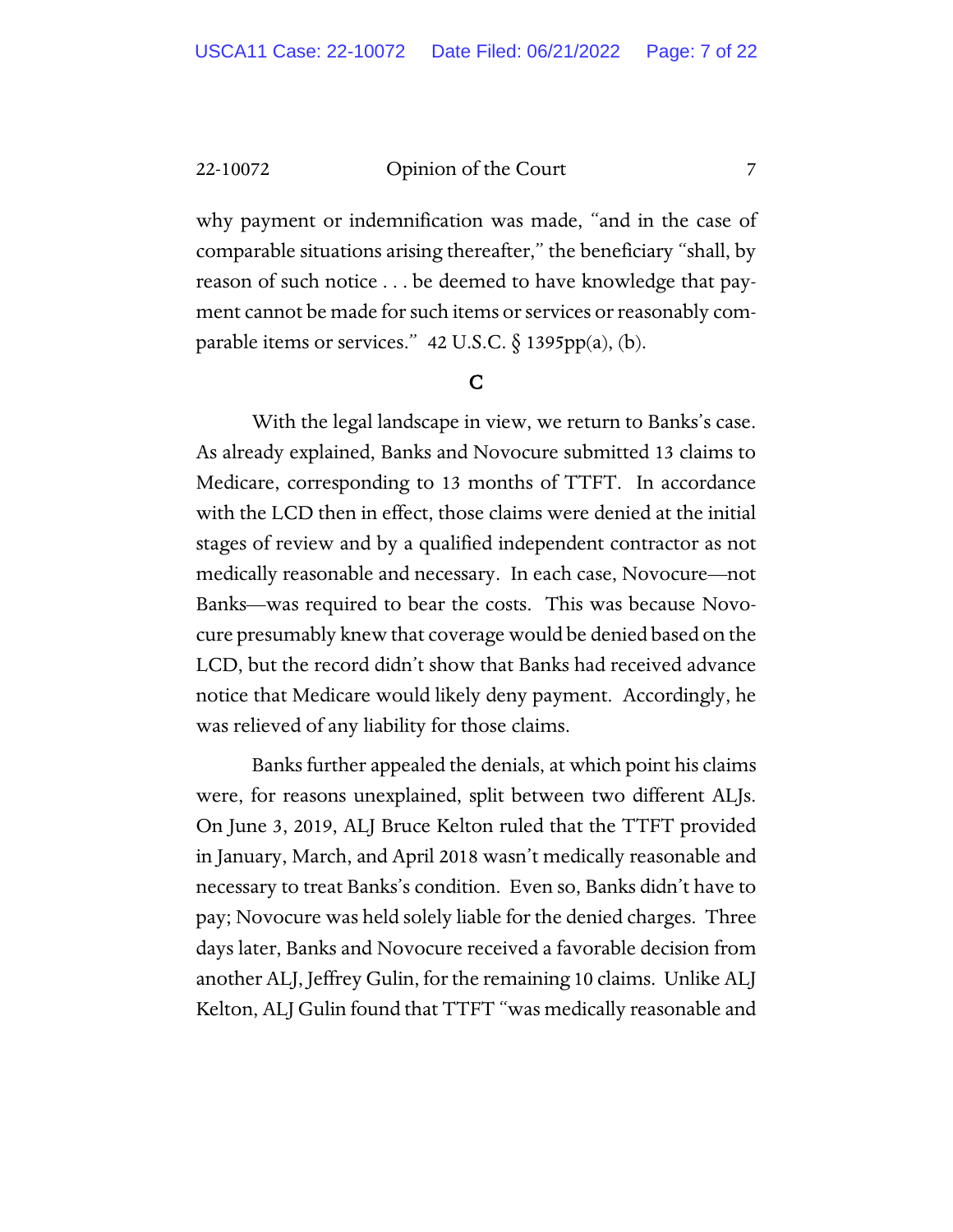necessary" for treating Banks's recurrent GBM—at least for the months of service before him. As a result, ALJ Gulin ordered that Medicare pay for the treatment.

Banks and Novocure appealed ALJ Kelton's unfavorable decision to the MAC. And when the MAC didn't issue a decision within 90 days, Banks sought judicial review.

In the district court, Banks argued that ALJ Gulin's decision collaterally estopped the Secretary from denying the claims for TTFT coverage that were adjudicated by ALJ Kelton. But the district court saw things differently and granted the Secretary's crossmotion for summary judgment. In doing so, the court concluded that the "Medicare scheme is incompatible with the doctrine of collateral estoppel."

Banks then appealed for the first of two times to this Court. In the previous appeal, "the Secretary argue[d] for the first time that Banks lack[ed] Article III standing and that [he] 'submitted no evidence' showing he was injured by the claims denial." *Banks v.* Sec'y of Health & Hum. Servs. (Banks I),  $\Gamma$ . App'x  $\Gamma$ , 2021 WL 3138562, at \*2 (11th Cir. 2021) (per curiam). Banks responded with two theories of standing. We made "quick work of Banks's first argument"—that "the violation of his statutory right to Medicare coverage alone is sufficient to establish standing." Id. at  $\star$ 2–3. But because Banks's "Medicare mulligan" theory could have "require[d] resolving factual disputes," we vacated the district court's ruling and remanded "for additional jurisdictional factfinding." Id. at  $*3-4$ .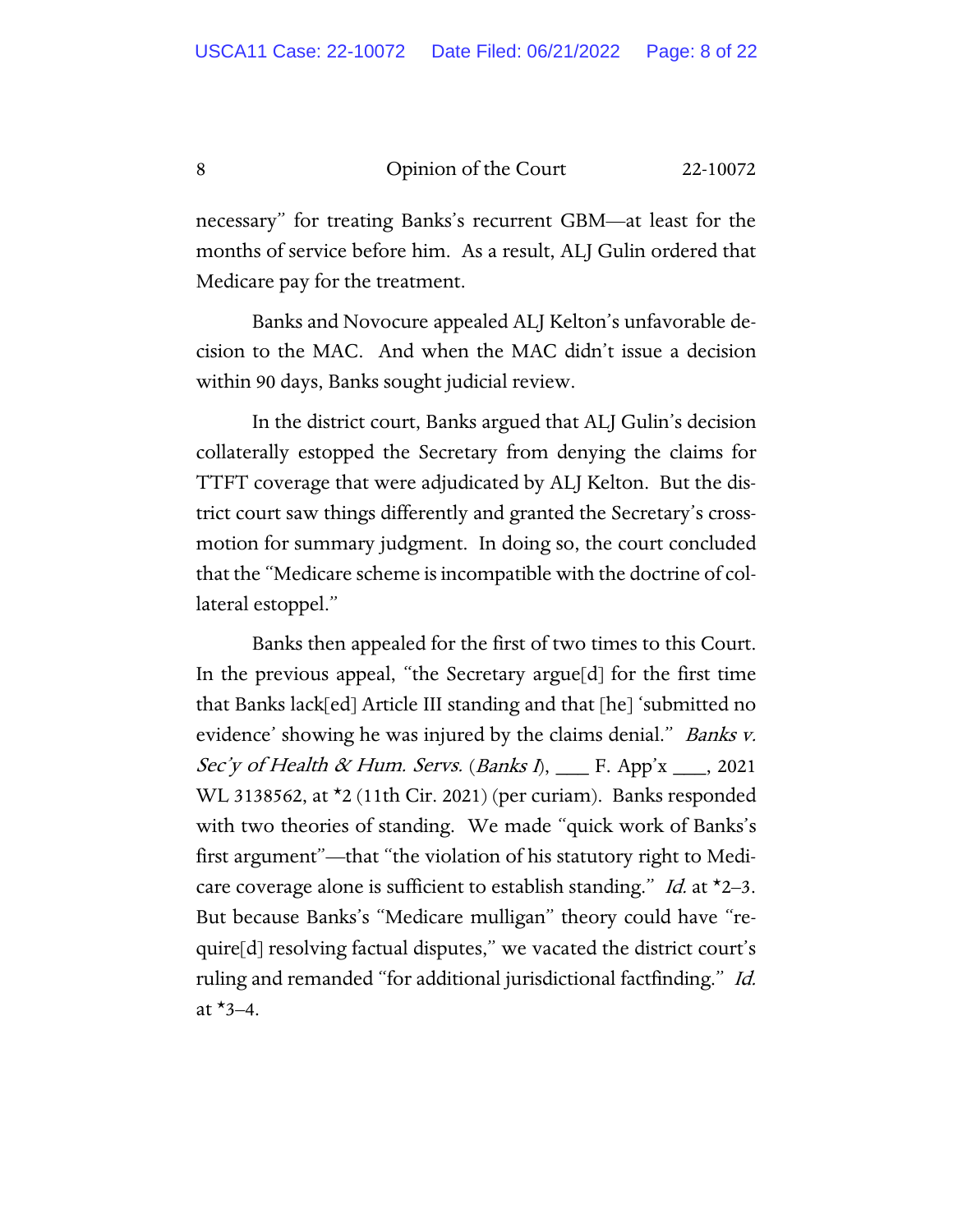On remand, the district court held that Banks lacked standing because he hadn't suffered an injury in fact. It thus dismissed the case without prejudice, and Banks timely appealed.[2](#page-8-0)

#### II

A plaintiff has Article III standing only if he can demonstrate (1) an injury in fact that is both (2) fairly traceable to the defendant's conduct and (3) likely redressable by a favorable decision. See Lujan v. Defs. of Wildlife, 504 U.S. 555, 560–61 (1992). "To establish an injury in fact at step one, the plaintiff must demonstrate that [he] suffered an invasion of a legally protected interest which is (a) concrete and particularized; and (b) actual or imminent, not conjectural or hypothetical." Laufer v. Arpan LLC, 29 F.4th 1268, 1272 (11th Cir. 2022) (cleaned up). This can be done in either of two ways. First, the plaintiff can "point[] to a direct harm," which can be either "tangible or intangible." Muransky v. Godiva Chocolatier, Inc., 979 F.3d 917, 926 (11th Cir. 2020) (en banc). Second, he can show that the defendant's actions "created a 'risk of real harm'" that is "'sufficient to meet the concreteness requirement.'" Id. at 927 (quoting Spokeo, Inc. v. Robins, 578 U.S. 330, 341, 343  $(2016)$ ).

Here, the Secretary argues—and the district court agreed that "Banks suffered no injury because he is not financially liable for the denied claims." Br. of Appellee at 16. Banks doesn't dispute

<span id="page-8-0"></span><sup>&</sup>lt;sup>2</sup> "We review de novo a district court's dismissal of a case for lack of standing." Sierra v. City of Hallandale Beach, 996 F.3d 1110, 1112 (11th Cir. 2021).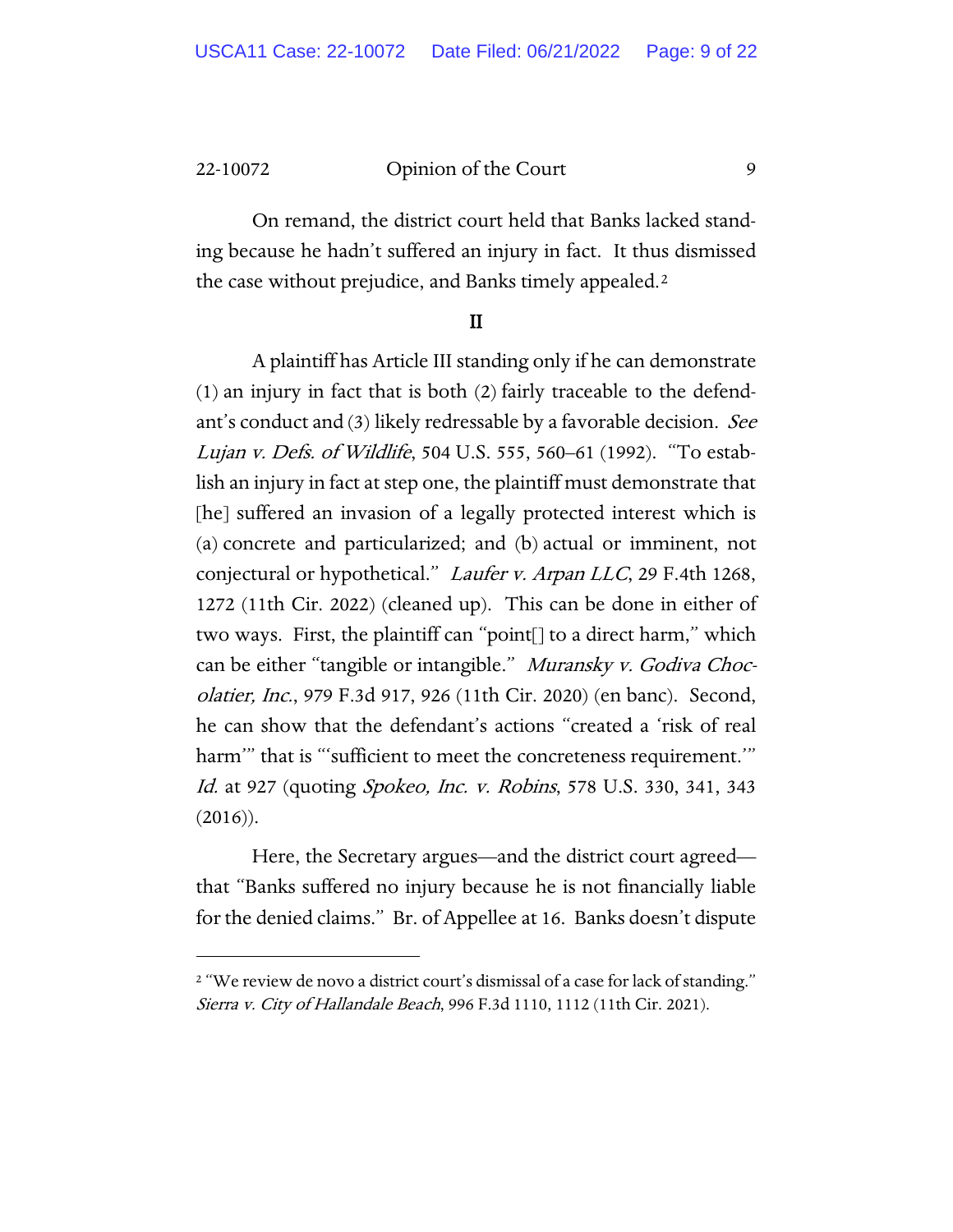that Novocure was stuck with the bill. But he presents three other theories of standing. First, he contends that he suffered an "economic injury" because he paid premiums for coverage that Medicare didn't provide. Second, he asserts that the agency's adverse decision deprives him of a "Medicare mulligan" that might enable him to receive one free TTFT treatment in the future. And third, he insists that he has standing due to the government's denial of a "substantive statutory right." We hold that none of Banks's theories is availing.

#### A

We begin with Banks's economic-injury argument. And at the outset, it's important to clarify precisely what relief Banks seeks: an order "directing the Secretary to cover the claims at issue in this case."[3](#page-9-0) Doc. 1 at 14. Banks "bears the burden of showing that he has standing" to pursue this "type of relief." *Summers v.* Earth Island Inst., 555 U.S. 488, 493 (2009).

The problem for Banks is that *he* hasn't suffered a cognizable injury at the hands of the Secretary that "would be redressed by a

<span id="page-9-0"></span><sup>3</sup> Banks also seeks attorney's fees and a declaration that the Secretary acted unlawfully. But an "interest in attorney's fees is . . . insufficient to create an Article III case or controversy where none exists on the merits of the underlying claim." Lewis v. Cont'l Bank Corp., 494 U.S. 472, 480 (1990). And a request for declaratory relief "cannot alone supply jurisdiction otherwise absent." California v. Texas, 141 S. Ct. 2104, 2116 (2021); see also Steel Co. v. Citizens for a Better Env't, 523 U.S. 83, 107 (1998) ("Relief that does not remedy the injury suffered cannot bootstrap a plaintiff into federal court . . . .").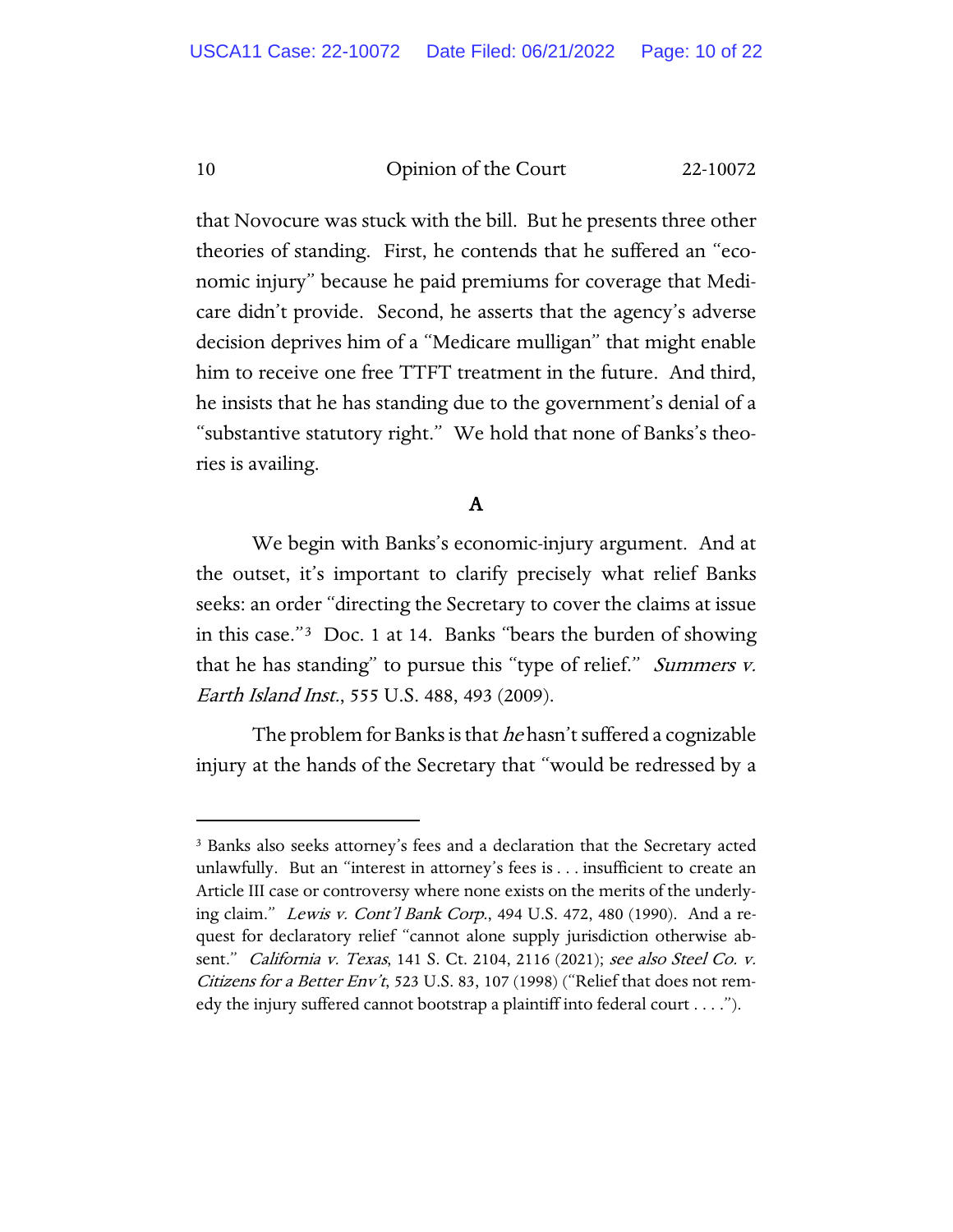decision in [his] favor." Support Working Animals, Inc. v. Governor of Fla., 8 F.4th 1198, 1206 (11th Cir. 2021). It is undisputed that Banks "received the therapy and owes nothing for it even though Medicare denied [some] of [his] coverage claims." *Prosser*, 2 F.4th at 716. And "[w]inning or losing this suit would not change" that. Thole v. U.S. Bank N.A., 140 S. Ct. 1615, 1622 (2020); see Prosser, 2 F.4th at 714.

To be sure, Banks's requested relief would require the Secretary to pay *Novocure* for the cost of treatment that *it* had to absorb. But "[t]o invoke federal jurisdiction, a plaintiff must show a 'personal stake' in the outcome of the action." United States v. Sanchez-Gomez, 138 S. Ct. 1532, 1537 (2018) (quotation omitted). Because Novocure—not Banks—is the only one "on the hook," Banks does not himself "have a concrete stake in this suit." Thole, 140 S. Ct. at 1620; see Steel Co. v. Citizens for a Better Env't, 523 U.S. 83, 106–07 (1998).

Banks neverthelessinsists that, because he paid his insurance premiums,[4](#page-10-0) he has standing on the ground that he is statutorily entitled "to have qualifying claims paid by Medicare." Br. of

<span id="page-10-0"></span> $4$  Banks disavows any request for a "return of his insurance premiums (*i.e.*, recission)," seeking only "an order requiring the Secretary to cover [his] claims." Reply Br. of Appellant at 8 n.3. That comes as no surprise. It is precisely because he paid his Medicare premiums that the Secretary was able to relieve Banks of liability and hold Novocure responsible. See 42 U.S.C. §§ 1395pp(a)–(b); 1395q(b)(2), (d). Were Banks to obtain recission, he'd be on the hook to Novocure for the cost of treatment.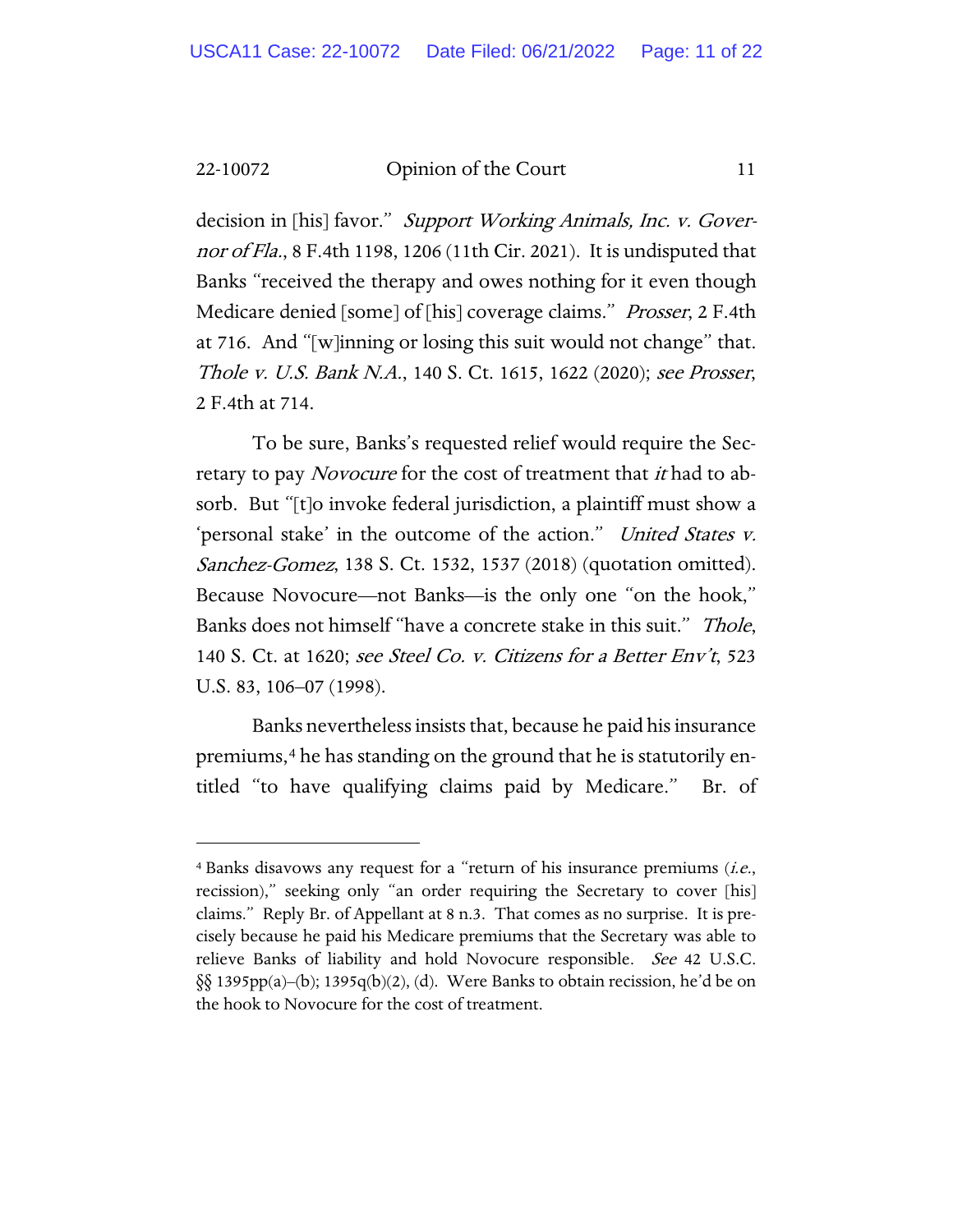Appellant at 24. We're unconvinced. "Congress, in enacting Medicare, did not endow an individual with a substantive right to payment by Medicare each and every time [he] submit[s] a claim." Prosser, 2 F.4th at 714. After all, "Medicare payments most often go to the supplier or provider, not the recipient of care." Id.; see also 42 U.S.C.  $\S$  1395k(a)(1) (providing that a beneficiary is "entitle[d] to have payment made to him *or on his behalf* (subject to the provisions of [Medicare Part B]) for medical and other health services" (emphasis added)). And so it would be here if Banks were to prevail. That unique feature of this case matters in our assessment of standing. The Secretary's refusal to pay Novocure on Banks's behalf didn't cause him to personally suffer a concrete harm because, importantly, the Secretary simultaneously held that Banks isn't liable for any of the treatment costs.

Banks fails to explain why ordering the Secretary to cover the claims at issue—and thereby pay Novocure—would "redress a cognizable Article III injury" that is personal to him. *Steel Co.*, 523 U.S. at 107. His only response is the "collateral source rule," a feature of tort law under which "a plaintiff is entitled to recover the full value *of the damages caused by a tortfeasor*, without offset for any amounts received in compensation for the injury from a third party." Higgs v. Costa Crociere S.P.A. Co., 969 F.3d 1295, 1310 (11th Cir. 2020) (emphases added). But as our italicization might suggest, that rule is inapposite here. Banks didn't receive any compensation through Novocure's good graces; it was the Secretary who ordered Novocure to absorb the cost—in the very same ruling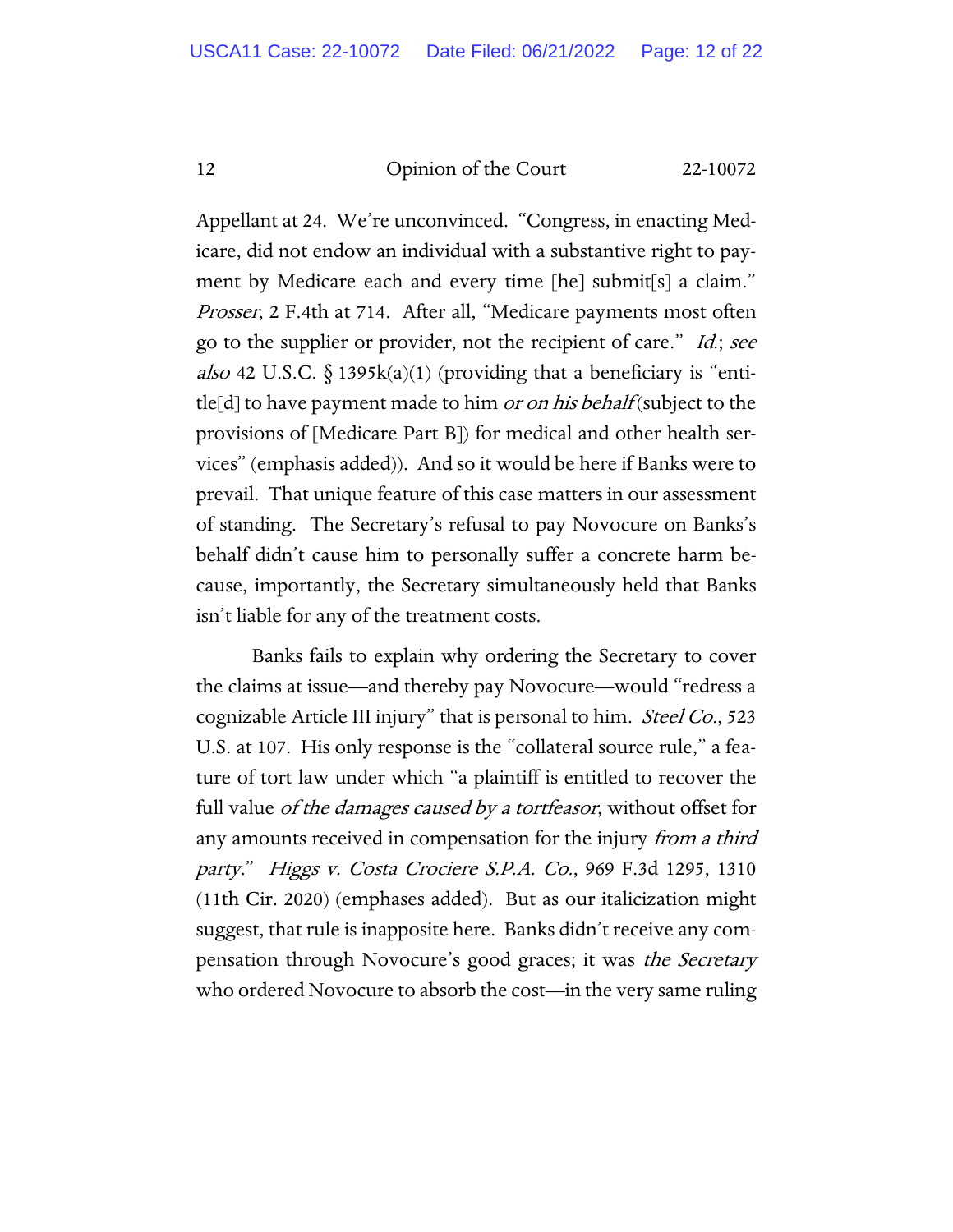in which he determined that Banks wasn't liable. As a result, the challenged administrative action didn't cause Banks to suffer an injury in fact.

In the end, Banks's first theory of standing falls short. He "is not out of pocket anything for the therapy and does not contend that Novocure (or any other supplier) has a claim against [him]." Prosser, 2 F.4th at 714. Accordingly, he has "failed to plausibly and clearly allege," *Thole*, 140 S. Ct. at 1621, that he "personally suffered a concrete and particularized injury in connection with the conduct about which he complains," Trump v. Hawaii, 138 S. Ct. 2392, 2416 (2018) (cleaned up).

#### B

Next, Banks says that he "separately has standing based on the loss of his right to the Medicare 'mulligan.'" Br. of Appellant at 28. He doesn't meaningfully contend that the abstract loss of a potential mulligan is *by itself* sufficient to confer standing. Nor could he do so without identifying a resultant concrete harm. *See, e.g.*, ASARCO Inc. v. Kadish, 490 U.S. 605, 616 (1989) ("[C]laims of injury that are purely abstract . . . do not provide the kind of particular, direct, and concrete injury that is necessary to confer standing to sue in the federal courts."); see also TransUnion LLC v. Ramirez, 141 S. Ct. 2190, 2210–11 (2021). Still, Banks argues that, without the prospect of the mulligan, he "faces the risk of being held financially liable for future treatments." Br. of Appellant at 31.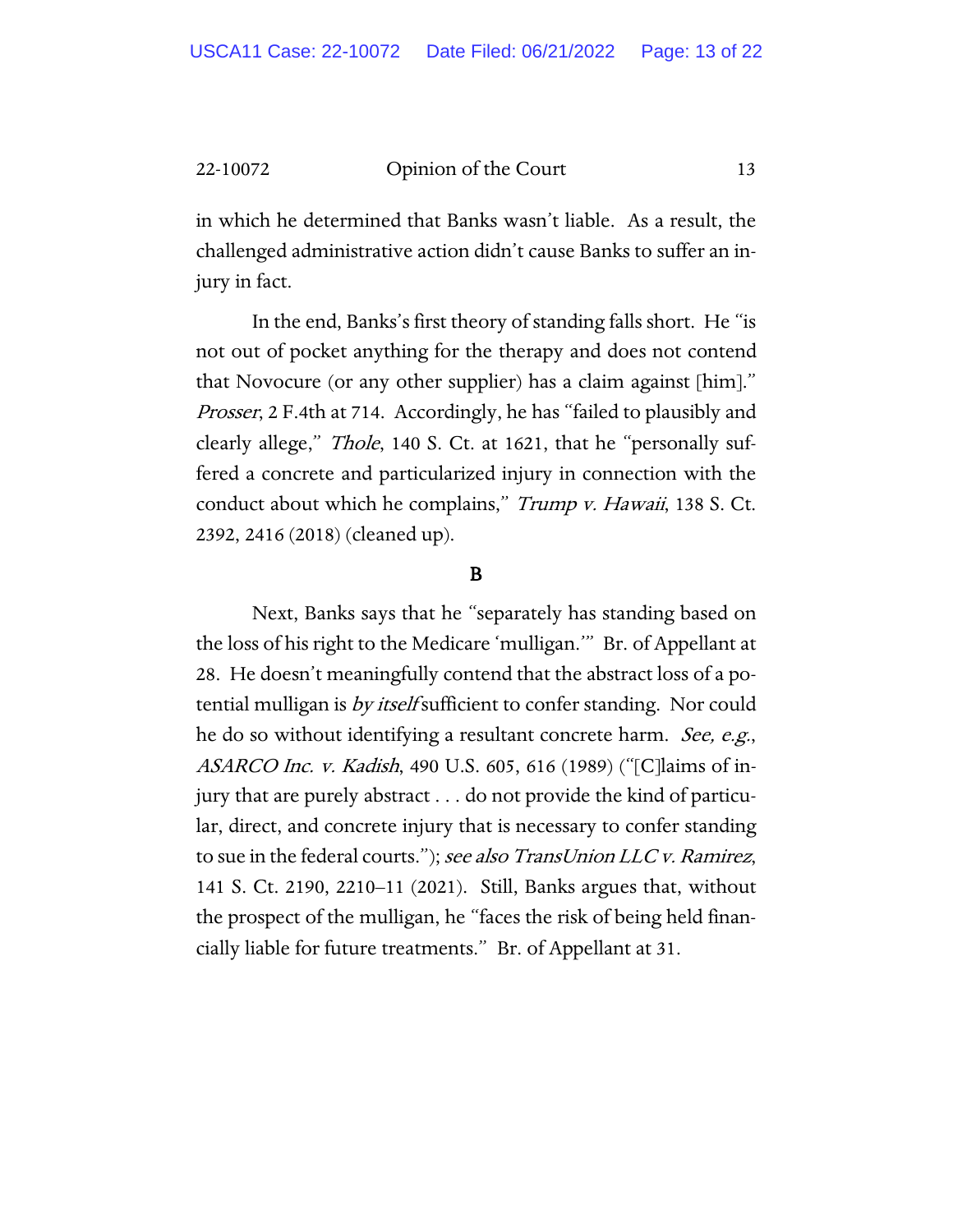Such an allegation of future injury "may suffice" for standing purposes "if the threatened injury is certainly impending, or there is a substantial risk that the harm will occur." Dep't of Commerce v. New York, 139 S. Ct. 2551, 2565 (2019) (quotation omitted). That, we have stressed, is a "high standard," which demands "a robust judicial role in assessing [the] risk" of harm. Muransky, 979 F.3d at 927. Here, even after drawing all reasonable inferences in Banks's favor, we conclude that "[t]here is at most a 'perhaps' or 'maybe' chance" that his claimed harm will transpire. *Bowen v.* First Fam. Fin. Servs., 233 F.3d 1331, 1340 (11th Cir. 2000) (quotation omitted). For reasons we will explain, whether the Secretary's denial of coverage in this particular case will result in Banks having to shoulder a TTFT bill in the future "involves a significant degree of guesswork." Trump v. New York, 141 S. Ct. 530, 536 (2020) (per curiam). And because Banks's theory of standing requires us to accept a "speculative chain of possibilities," his claimed future injury is—at least under the Court's current standing framework—insufficiently "concrete" and "imminent" to invoke the judicial power. Clapper v. Amnesty Int'l USA, 568 U.S. 398, 409, 414 (2013).

For starters, Banks admits that in 2019, he "elected to take a break" from TTFT—and he doesn't contend that he has any immediate plans to resume the therapy. Rather, he says that he "intends to resume use *if* his condition changes." Though not dispositive, "[s]uch 'some day' intentions—without any description of concrete plans, or indeed even any specification of when the some day will be"—usually "do not support a finding of the 'actual or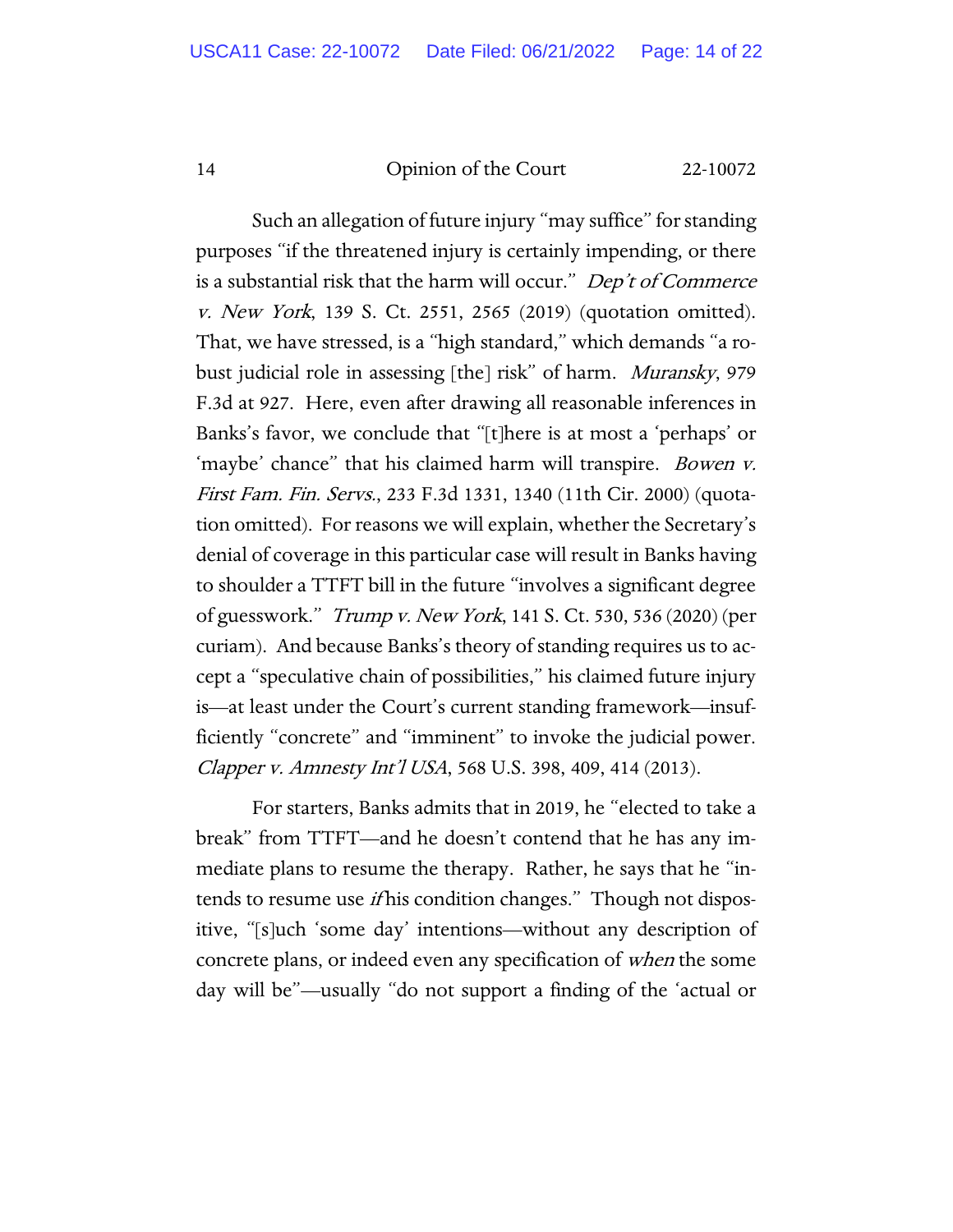imminent' injury that [the Supreme Court's] cases require." Lujan, 504 U.S. at 564.

This case is no exception. Banks has apparently remained stable for three years. *See* Oral Arg. at 04:45–07:00. And even if his condition does worsen at "some indefinite future time," Lujan, 504 U.S. at 564 n.2—which, thankfully, isn't necessarily a guarantee his claimed injury resulting from the Secretary's decision in this case still depends on several contingencies. For instance, at that unknown point in the future, Banks will still have to be enrolled in Medicare Part B and to have paid his premiums, such that he would otherwise qualify for Medicare coverage. See 42 U.S.C.  $\S$  1395q(b)(2), (d). So too will Banks have to follow through with his intention to use TTFT, even though we don't—and he doesn't—know what the range of treatment options will be at that unspecified time.

Then there are the contingencies that depend on the conduct of others. The Supreme Court has consistently expressed "reluctance to endorse standing theories that rest on speculation about the decisions of independent actors." *Clapper*, 568 U.S. at 414; see also California v. Texas, 141 S. Ct. 2104, 2117 (2021); Lujan, 504 U.S. at 562 (collecting cases). And the possibility of Banks's claimed injury coming to fruition requires the coalescence of several decisions by at least three independent actors.

First, Banks's doctors will have to prescribe him TTFT. That might seem likely, given that Banks has received such a prescription in the past. *Cf. Dep't of Commerce*, 139 S. Ct. at 2566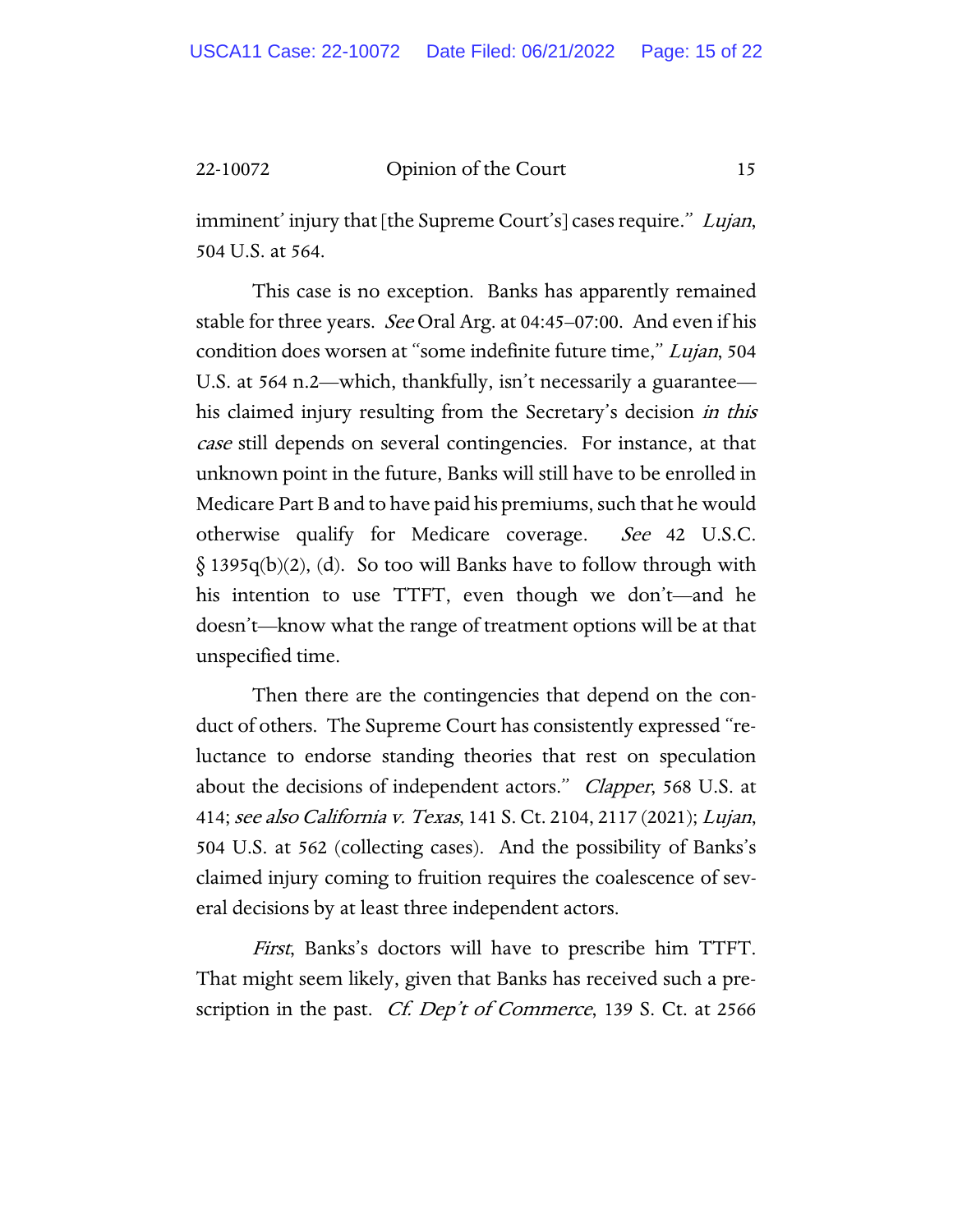(reasoning that a plaintiff can help his case for standing if he can "show[] that third parties will likely react in predictable ways"). But because we don't know when Banks will seek treatment, it's more speculative than at first it may appear. As Banks's prescribing doctor explained, TTFT was, in his opinion, "the best FDA approved option *at th[at] time* for treating [Banks's] gliobastoma." But that was several years ago. We don't know what the medical landscape will look like in the future, as "the practice of medicine is an ever-evolving and advancing field." Cospito v. Heckler, 742 F.2d 72, 87 n.24 (3d Cir. 1984). We can only speculate. TTFT may no longer be the preferred method of treatment when, if ever, Banks's condition worsens. And even if future scientific developments serve to demonstrate the efficacy or superiority of TTFT, that would only increase the chance that Banks would receive coverage—because TTFT would be deemed medically reasonable and necessary—and thereby diminish the odds that his claimed injury will materialize.

*Second*, even if Banks eventually resumes TTFT, his claimed injury can occur only if—at that unknown point in the future—both (1) his claim is ultimately denied as not reasonable and necessary, and (2) the adjudicator determines that the case presents a "comparable situation[]." 42 U.S.C.  $\S$  1395pp(a), (b). As the Supreme Court has warned, however, "[i]t is just not possible for a litigant to prove in advance that the judicial system will lead to any particular result in his case." Clapper, 568 U.S. at 413–14 (alteration in original) (quoting Whitmore v. Arkansas, 495 U.S. 149, 159–60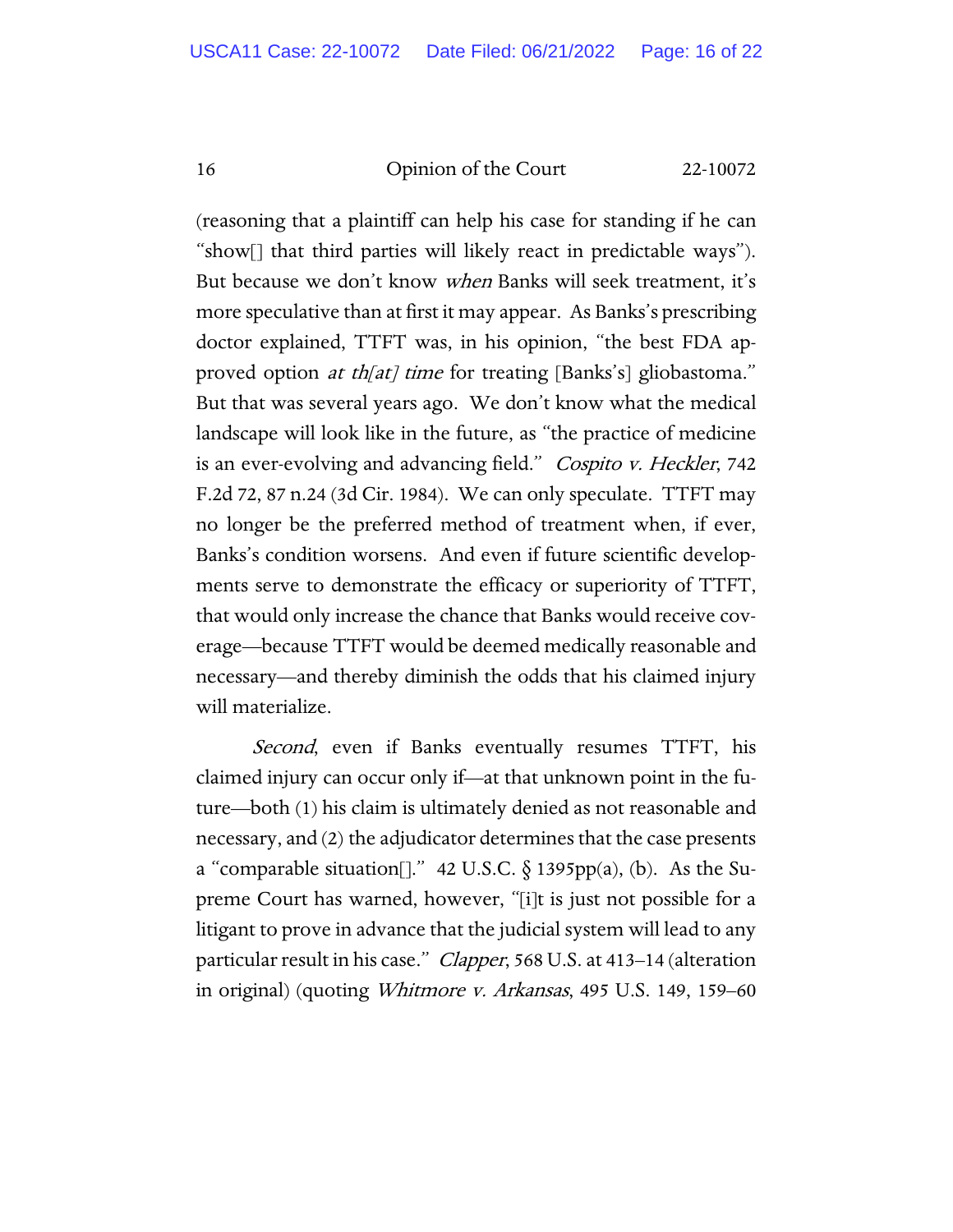(1990)). And this case is a perfect illustration of that principle. After all, Banks *has* received favorable coverage decisions for 10 of his 13 claims.[5](#page-16-0) Because the agency could very well rule the same way with respect to future claims, "the risk of financial liability is speculative at best." Prosser, 2 F.4th at 715.6

Third, even if all the above-described dominoes fall into place, Banks's claimed injury will still likely depend on the independent actions of Novocure. When medical-device suppliers have reason to believe that Medicare will deny coverage, they can and often do shift the financial risk of non-coverage to "a beneficiary by providing [him] with advance written notice that a device will probably not be covered by Medicare." Almy, 679 F.3d at 311 n.4; see also Medicare Claims Processing Manual (MCPM), CMS Pub. 100-04, ch. 30, §§ 20, 40. This is known as an advance beneficiary notice, or ABN. A "valid ABN" generally establishes knowledge on the beneficiary's part that his claim won't be covered. MCPM ch. 30, §§ 30, 30.1, 50; see also 42 C.F.R. § 411.404; Int'l Rehab. Scis., Inc. v. Sebelius, 688 F.3d 994, 998 (9th Cir. 2012).

<span id="page-16-0"></span><sup>&</sup>lt;sup>5</sup> In this unusual situation, it isn't entirely clear whether Banks will be charged with knowledge "that payment would not be made" for a future TTFT claim based on ALJ Kelton's decision. 42 U.S.C. § 1395pp(a)(2). ALJ Gulin's decision three days later, which ordered full coverage of the treatment, suggests that payment will be made for such a claim.

<span id="page-16-1"></span><sup>6</sup> Banks will also be able to present his collateral-estoppel theory to the agency as an additional reason for Medicare to cover his TTFT. Though we express no view on the merits of that theory, it presents an open question that, to our knowledge, hasn't been addressed by any court of appeals.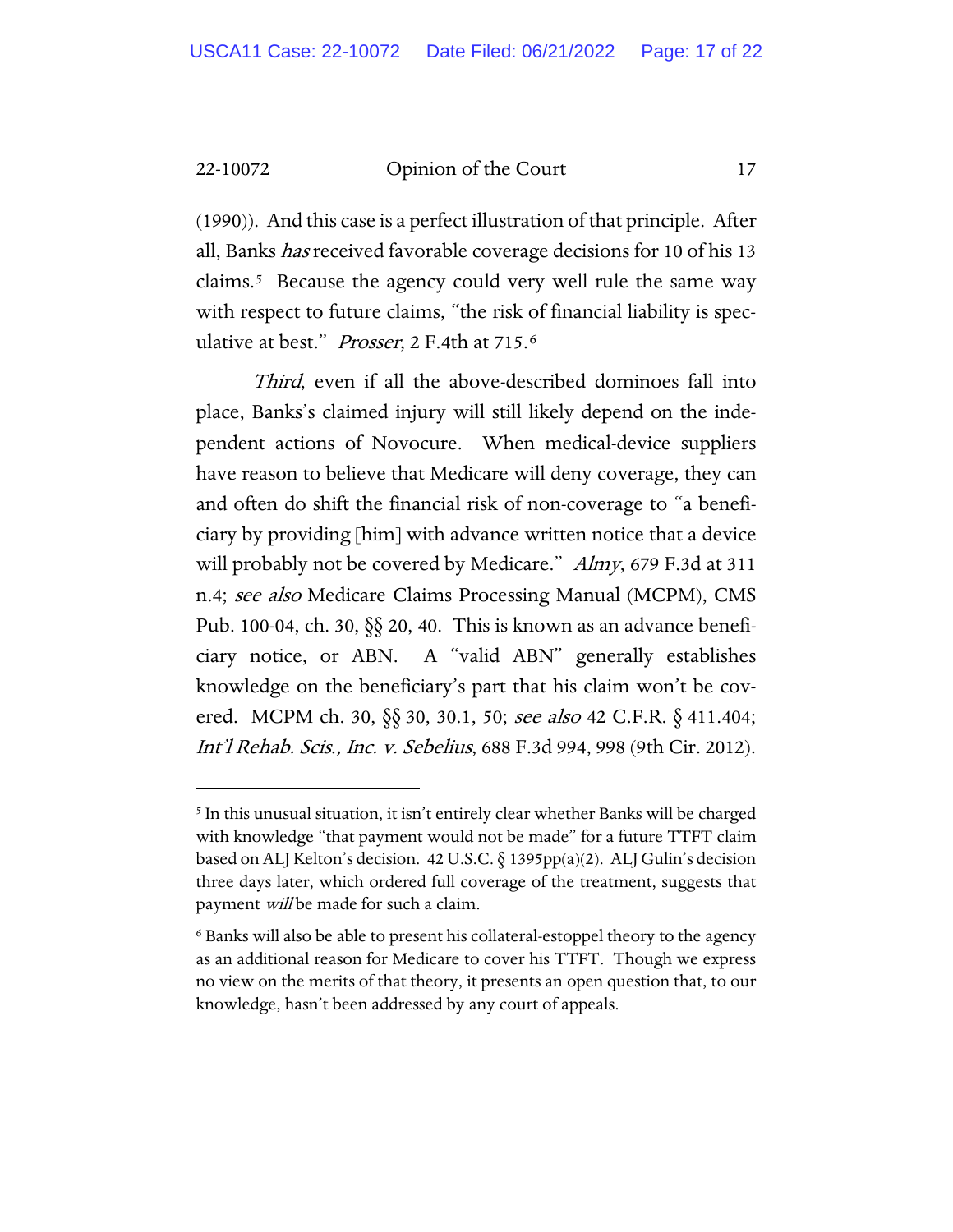And in that case, the Medicare mulligan is unavailable—no matter whether the beneficiary had a previous coverage denial. See 42 U.S.C. § 1395pp(a); 42 C.F.R. § 411.406(d); MCPM ch. 30, § 50.9.

At least as things stand, it seems reasonably likely that Novocure will provide an ABN to Banks before he resumes TTFT (if he ever does). Indeed, the Seventh Circuit has held that Novocure, as a medical-device supplier, "must" obtain an ABN "from the beneficiary[] acknowledging that the recipient will be personally liable if Medicare denies coverage for the treatment." Prosser, 2 F.4th at 715 (citing 42 U.S.C.  $\S$  1395m(j)(4)). Otherwise, that court said, the supplier alone bears the financial risk if Medicare denies a claim as not reasonable and necessary. See id. at 711–12, 715; accord Cal. Clinical Lab. Ass'n v. Sec'y of HHS, 104 F. Supp. 3d 66, 80 (D.D.C. 2015) (Jackson, J.). The parties here dispute whether that's true. But we needn't decide. For even if an ABN isn't *required* to shift liability to Banks, we still think it fairly likely that Novocure will provide one. After all, the company presumably knows that TTFT has been denied with some frequency. See, e.g., Prosser, 2 F.4th at 712; Oxenberg v. Sec'y U.S. Dep't of Health & Hum. Servs., \_\_\_ F. App'x \_\_\_, 2022 WL 336996, at \*2 (3d Cir. 2022). And the only circuit court to have addressed this issue has held that failure to provide an ABN "prevent[s] suppliers from charging beneficiaries the costs incurred after a denial of coverage." Prosser, 2 F.4th at 715. As a profit-driven corporation, Novocure will presumably act to minimize that risk.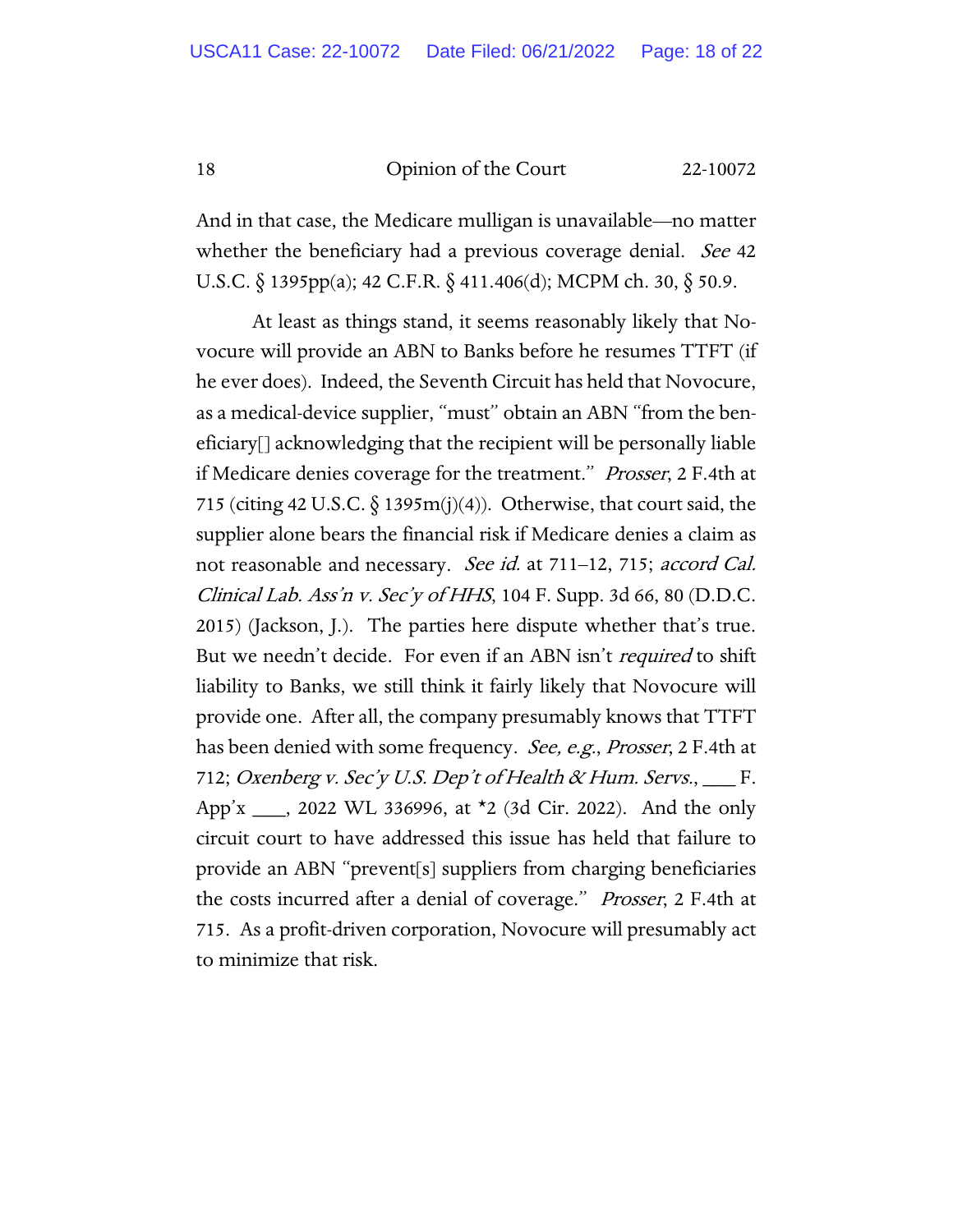And if Banks does receive an ABN before future treatment, that creates a potential traceability problem. The notice would probably provide an independent reason—aside from the Secretary's refusal of coverage in this case—for denying Banks a mulligan. See Bennett v. Spear, 520 U.S. 154, 167 (1997) (explaining that an injury cannot be "the result of the independent action of some third party not before the court"). That is, armed with a valid ABN from Novocure, Banks would likely be held to "know," or "reasonably have been expected to know, that payment would not be made." 42 U.S.C. § 1395pp(a)(2); see also 42 C.F.R. § 411.404; MCPM ch. 30, § 30.1. That makes it even more speculative that Banks's claimed injury—if it were to ever occur—would be fairly traceable to the present denial. See Simon v. E. Ky. Welfare Rts. Org., 426 U.S. 26, 42–43 (19[7](#page-18-0)6).<sup>7</sup>

<span id="page-18-0"></span><sup>7</sup> The Secretary appears to make one last "speculation"-based argument grounded in a recent update to the applicable LCD. See Oxenberg, 2022 WL 336996, at \*2 (noting that the relevant LCD "was revised [in 2019] to cover TTFT for newly diagnosed GBM patients"). But as Banks rightly argues, the updated LCD doesn't purport to cover "recurrent" GBM patients like him. Accordingly, we agree with Banks that the new LCD doesn't affect the likelihood of his claimed injury materializing. There are, however, a couple of LCD-related things to note. First, we know that ALJ Gulin departed from the LCD, citing (1) "FDA findings and recent studies," (2) "general acceptance in the medical community," and (3) the fact that Banks had survived six years with the device despite a life expectancy of six months as evidence that TTFT was "medically reasonable and necessary" for treating his condition. It is thus speculative to think that the agency would rule differently in the future, even though the LCD doesn't yet cover recurrent GBM. See Clapper, 568 U.S. at 413–14. Second, the updated LCD reinforces the point made above—that the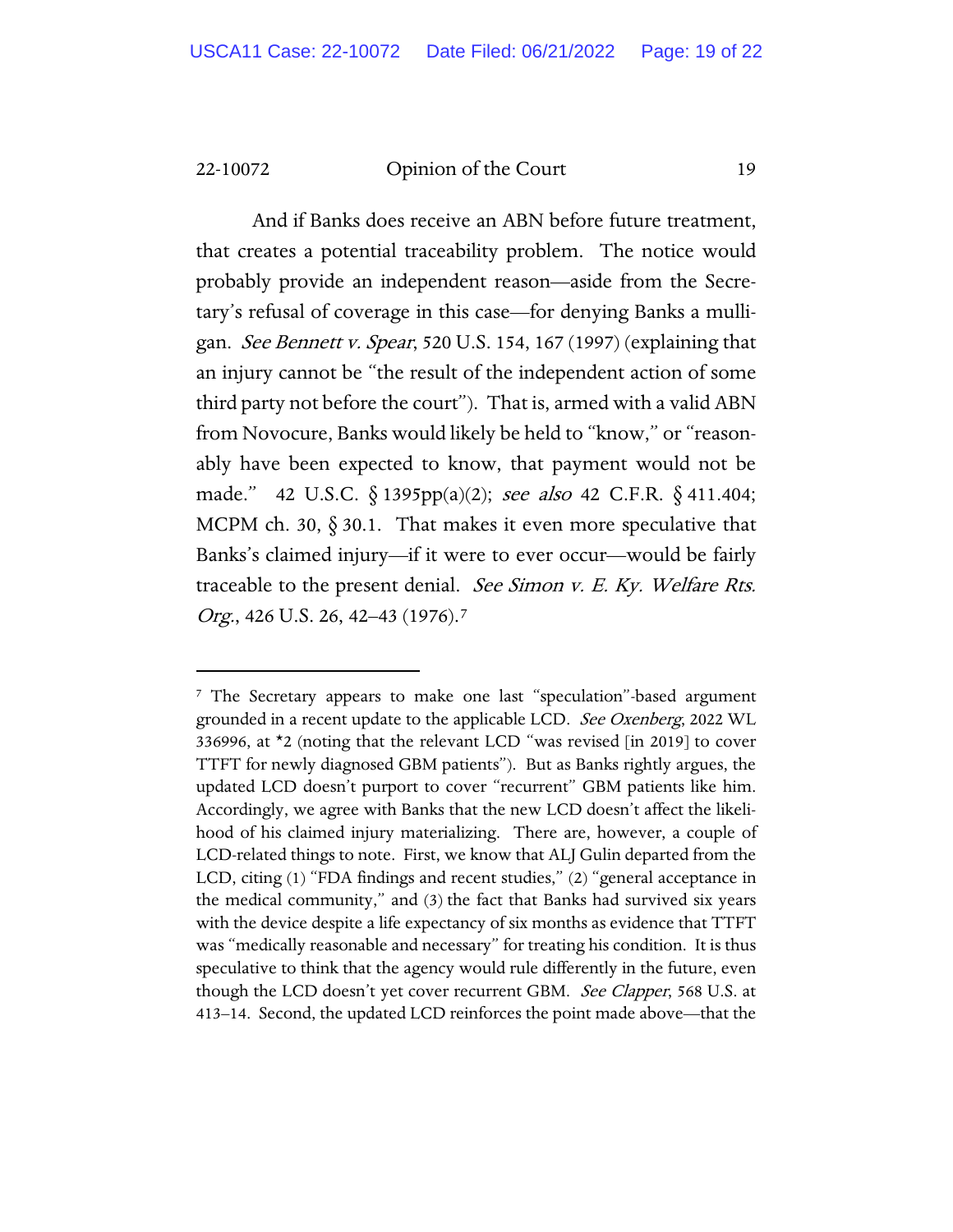In sum, "[f]ar too many steps lay between the instant coverage denial and any future liability." Prosser, 2 F.4th at 715. Banks's alleged harm will only come to pass due to the challenged action if, at some indefinite point in the future: (1) his condition worsens, (2) he has paid his premiums and stayed on Medicare Part B, (3) he elects to resume TTFT, (4) his doctor prescribes the therapy, even though we can't know what the range of potential treatment options in the future will be, (5) Banks receives the treatment, (6) he files a claim, (7) which, contrary to 10 of the 13 claims he has submitted, is denied at every level of the Medicare appeals process, (8) the adjudicators determine that Banks's hypothetical future case presents a "comparable situation," and (9) they further find that the instant coverage denial and no other source (such as an ABN) put Banks on notice that he could be held liable. That "theory of standing, which relies on a highly attenuated chain of possibilities," doesn't present the type of concrete and imminent injury that Banks needs to show to invoke our jurisdiction. *Clapper*, 568 U.S. at 410.

To be clear, we don't foreclose the possibility that if Banks's situation were to change, then he might be able to show a sufficiently concrete and imminent harm. But at this point, based on

science on (and medical acceptance of) TTFT is evolving. By the time Banks resumes treatment, the LCD may be updated again to direct coverage for his condition. We have no way of knowing.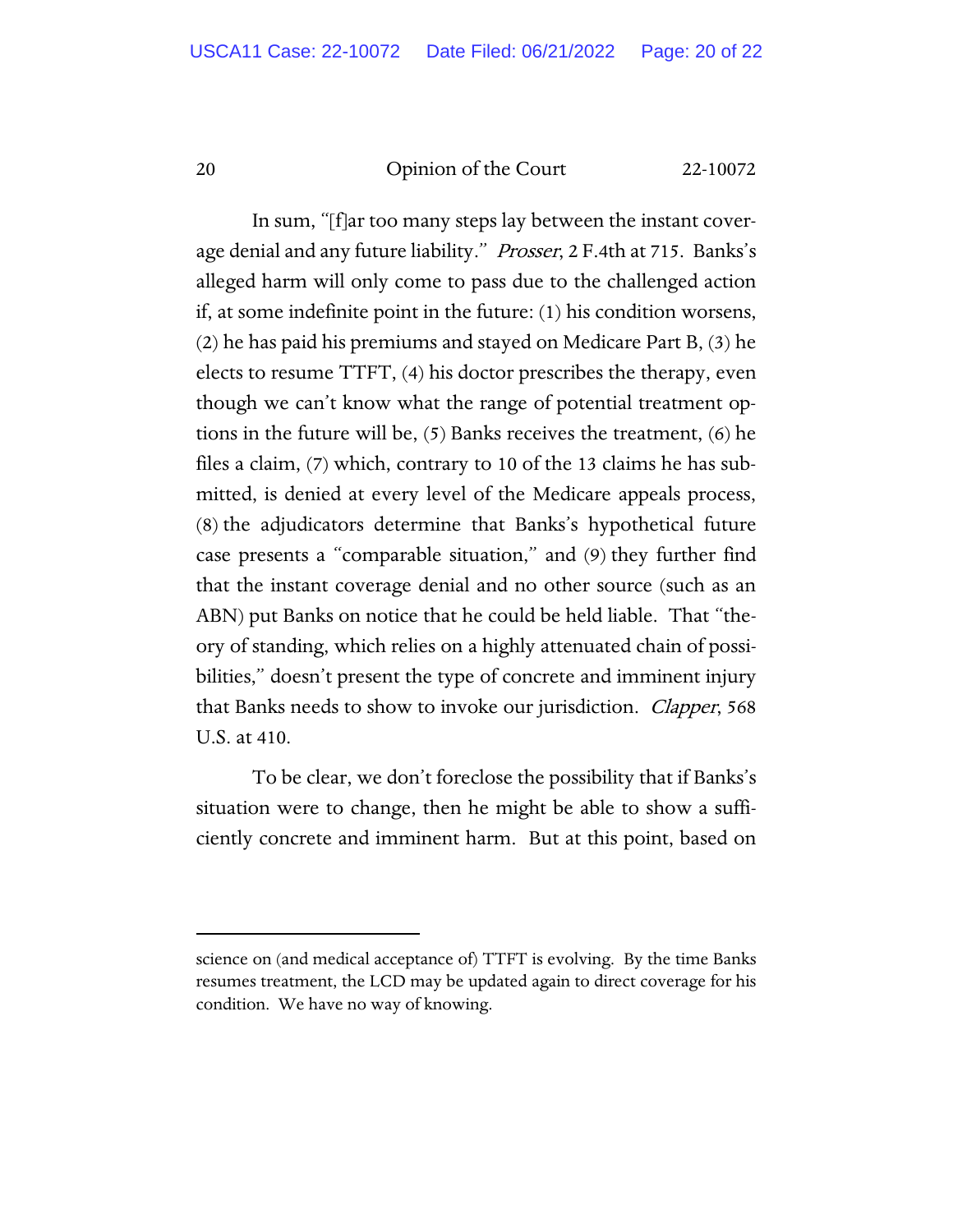the alleged facts before us, Banks "has not demonstrated the requisite injury to establish Article III standing." *Prosser*, 2 F.4th at 714.

C

Finally, Banks asserts that the denial of his "substantive statutory right" to have Medicare pay for his treatment gives him standing. Br. of Appellant at 33. There are two problems with his argument.

First, it is barred by the law of the case. That doctrine provides that, notwithstanding some inapplicable exceptions, "conclusions of law by an appellate court are . . . binding in all subsequent proceedings in the same case." Lebron v. Sec'y of the Fla. Dep't of *Child. & Fams.*, 772 F.3d 1352, 1360 (11th Cir. 2014) (quotation omitted). In Banks I, we made "quick work" of Banks's "argument that the statutory violation itself is sufficient to confer standing." 2021 WL 3138562, at \*3. Instead, we held that because "Novocure, and not Banks, is liable for the cost of the January, March, and April 2018 claims," Banks had "not shown how the statutory violation caused a direct harm." Id. There's no reason to "revisit<sup>[]</sup> [that] issue[] that [was] already decided." Cambridge Univ. Press v. Albert, 906 F.3d 1290, 1299 (11th Cir. 2018) (alteration adopted) (quotation omitted).

Second, even assuming that Banks's substantive-statutoryviolation theory isn't barred by the law of the case, it fails as a matter of law. In fact, this Court rejected almost the exact same argument in *Muransky*. There, the plaintiff argued that the "violation"